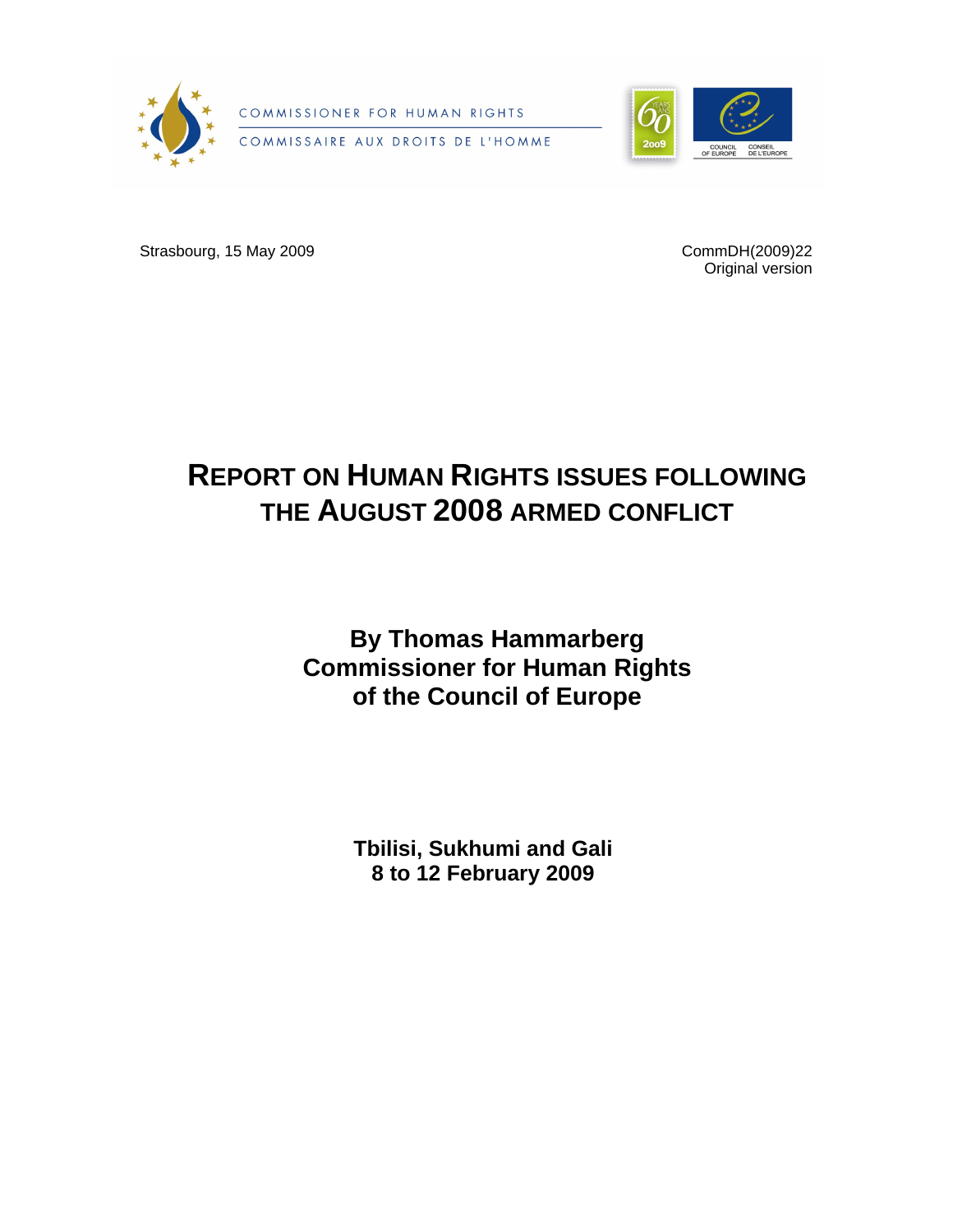## **Executive Summary**

In his fourth visit to Georgia following the August 2008 conflict, the Commissioner took stock of the implementation of the six principles for urgent human rights and humanitarian protection which he formulated in the aftermath of the active hostilities. He also reviewed conflict-related human rights issues in Abkhazia.

## **Implementation of the Commissioner's six principles**

Right to return: Most of the people displaced by the August 2008 conflict have been able to return to their homes in the areas adjacent to South Ossetia, and most of those who fled to the Russian Federation have been able to return. However, most ethnic Georgians who have fled South Ossetia have not been in a position to return. The Commissioner continues to advocate the importance of safe, voluntary and dignified return, and emphasises the responsibility of all relevant actors to ensure its implementation.

Right of displaced persons to care and support: Decisive efforts must continue on the part of the relevant authorities and the international community to improve the very difficult situation of the large numbers of persons who remain displaced following the August 2008 conflict as well as from earlier conflicts. Displaced persons and returnees should be informed and consulted when solutions are being devised.

Right to be protected against dangers from remnants of war: De-mining in the conflict-affected areas in the Tskhinvali-Gori corridor is ongoing. The Commissioner has welcomed efforts to raise awareness among the local population, including children, of the life-threatening risks of UXOs. Alternative income-generating projects should be available in agrarian areas until the land is cleared of explosive remnants of war.

Right to protection against lawlessness: Despite improvements, the security situation in the conflict-affected areas has not stabilised entirely. There is a need for viable security arrangements in the relevant areas, as well as confidence building measures between the sides, to restore a sense of security among the population.

Protection and exchanges of detainees and prevention of hostage-taking: There remains a strong need to pursue the dialogue between the sides concerning exchanges of persons detained, and to put an end to the practice of hostage-taking, of which the Commissioner received several reports. Though several cases of missing persons have been clarified, further work is needed also in this area.

International assistance and presence: The Law on Occupied Territories of Georgia has raised concerns within the international community with regard to humanitarian access to the conflictaffected areas. Both sides are placing obstacles on such access. Political concerns relating to the status of the regions must not be used as a justification to deny or greatly hamper assistance to those who are in need.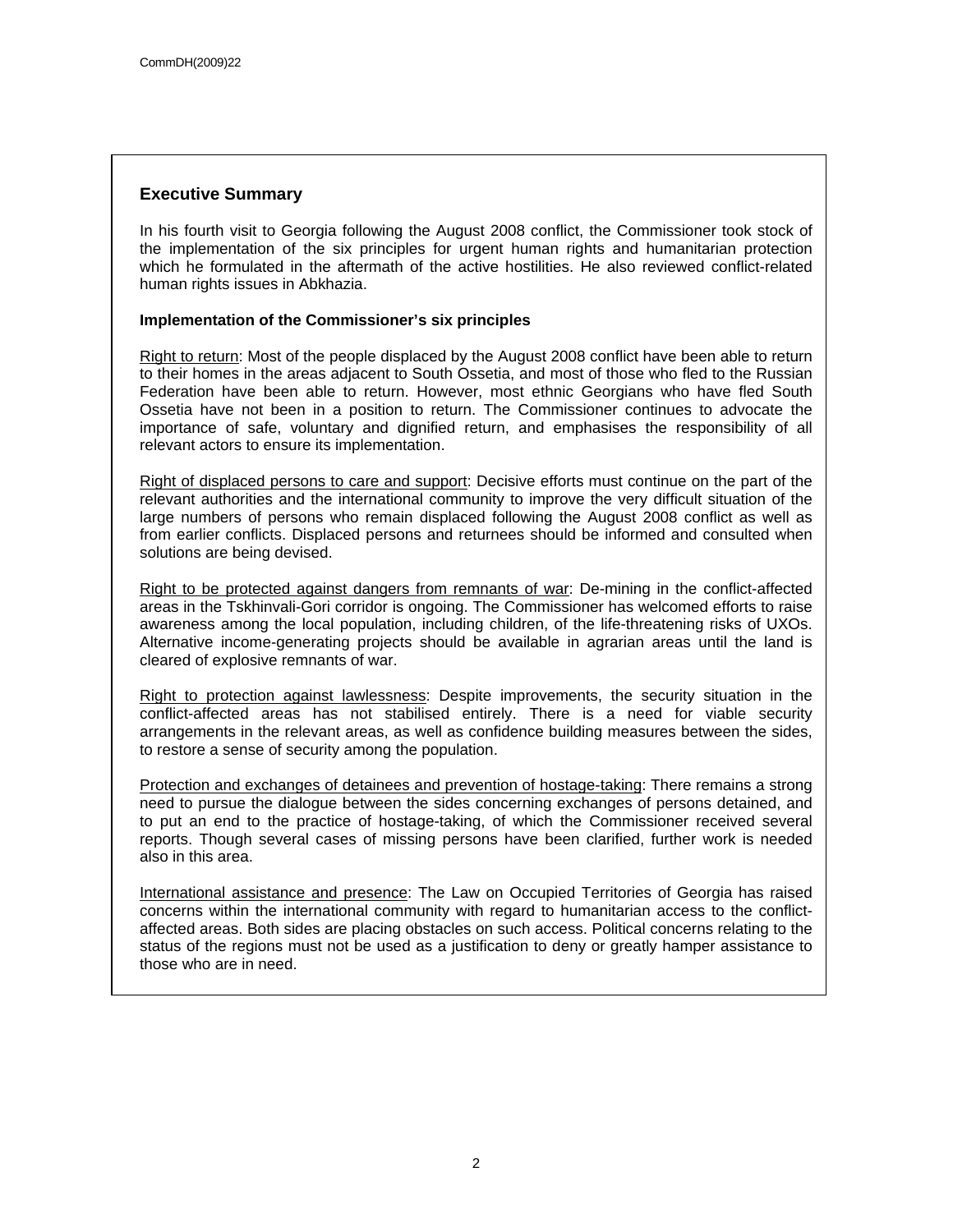## **Specific human rights issues in Abkhazia**

Freedom of movement and the right to return: Freedom of movement is not sufficiently protected and there is a need to find a solution which will reconcile appropriate security measures with the legitimate interest of local populations to move freely across the Inguri river. The right to return has not been guaranteed and after sixteen years of displacement caused by the earlier conflict, a thorough verification procedure in the form of an international survey is necessary to obtain accurate and up-to-date information on the persons wishing to return, resettle or integrate locally. In August 2008 some 2,000 persons departed from the Kodori valley; in December 2008, food aid was distributed to 162 people remaining in Kodori. Both the Georgian government and the de facto authorities of Abkhazia should facilitate returns, with the support of international actors.

Passports and identity documents: The Commissioner examined the highly-disputed question of passports and identity documents in the Gali district. He concluded that the question of passports and identity documents is the source of much uncertainty and anxiety to the people in that district. The Commissioner considers that the main objective should be to ensure that conditions are such that all people in the region - regardless of their ethnic background or citizenship - are in a position to sustain themselves economically, live a normal life, and contribute to the prosperity of their community. No one should be coerced, either directly or indirectly, to give up their current citizenship.

Education in the Georgian language: The Commissioner discussed the status of the Georgian language in the schools in the Gali district. Following the August 2008 conflict there have been concerns among the Georgian population on that issue. The de facto authorities indicated that of the 21 schools in the district, eleven (lower Gali district) taught their courses in Georgian, and the remainder in Russian. The Commissioner noted that language education plays a key role in multiethnic societies with minority communities. It is one of the ways for parents to pass on their culture to future generations and preserve their identity. At the same time, minorities should be given the means, through appropriate language education, to enable them to integrate fully in the wider society.

International assistance and presence: All of the Commissioner's interlocutors without exception underlined the need for a continued international presence with a clear, substantive and meaningful mandate, which can provide security and humanitarian and human rights protection to the population. The Commissioner welcomed the decision to extend the UN mission mandate, and is firmly convinced that UN presence in the region will be required beyond 15 June 2009. The present should be used to continue constructive discussions to reach agreement on concrete tasks for the renewed UN presence.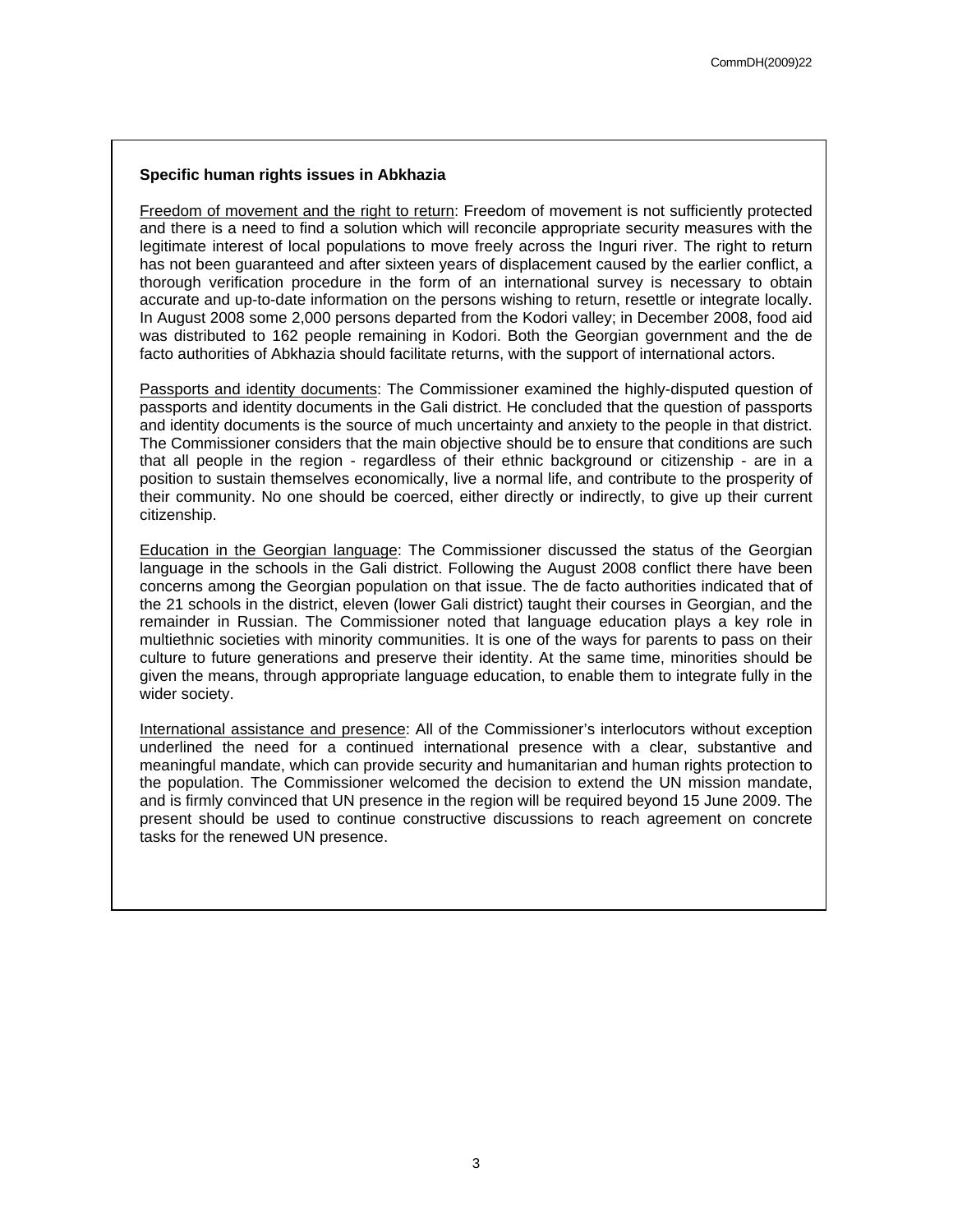## **I. Introduction**

- 1. The present report follows a visit to Georgia by the Commissioner for Human Rights from 8 to 12 February 2009.<sup>1</sup> Since the outbreak of the South Ossetia conflict in August 2008, the Commissioner paid several visits to assess the human rights situation in the affected areas; this was his fourth such visit. The purpose of the visit was twofold: 1) to take stock of the implementation of the Commissioner's six principles for urgent human rights and humanitarian protection formulated following his first visit to the conflict-affected areas in August 2008; and 2) to review specific human rights issues in Abkhazia, a region which was also affected - though to a lesser extent - by the August 2008 conflict, and which the Commissioner had last visited in February 2007.
- 2. In Tbilisi, the Commissioner held consultations with representatives of the state authorities of the Republic of Georgia, including Mr Alexander Nalbandov, Deputy Minister for Foreign Affairs, Ms Eka Zghuladze, Deputy Minister of Internal Affairs, as well as Mr Shota Utiashvili, Head of the Information-Analytical Department of the Ministry of Internal Affairs. Furthermore, on 11 February, the Commissioner participated in the International conference on freedom of expression organised in Tbilisi on the occasion of the 10th anniversary of the Office of the Public Defender (Ombudsman) of Georgia. The Commissioner wishes to thank the Georgian authorities in Strasbourg and Tbilisi for their cooperation and the assistance they provided in facilitating his visit.
- 3. While in Tbilisi, the Commissioner's delegation returned to two collective centres for the accommodation of displaced persons: the former military headquarters and a former military hospital. These establishments had been visited previously by the Commissioner, respectively, in August and November 2008.
- 4. The programme in Sukhumi and Gali, which the Commissioner visited on 9 and 10 February, was arranged in cooperation with UNOMIG. It included meetings with de facto President Sergey Bagapsh, de facto Foreign Minister Sergey Shamba, Mr Georgyi Otyrba, de facto Presidential Plenipotentiary for Human Rights, and Mr Ruslan Kishmaria, the representative of the de facto President in the Gali District. The Commissioner wishes to thank UNOMIG for the organisation of this part of his visit.
- 5. In Gali, the Commissioner visited the primary-education School No.2, which he had visited previously in February 2007. The school provides instruction in the Russian language.
- 6. The Commissioner met with various representatives from the international community and civil society in each of the places he visited. The former included the Head of the European Union Monitoring Mission (EUMM), the Head of the Delegation of the European Commission to Georgia, the Head of the Independent International Fact-finding Mission on the Conflict in Georgia, the EU Special Representative for the South Caucasus, as well as the UNHCR Representative in Georgia, the Head of the UNHCR Field Office in Gali, the Head of the UN Human Rights Office in Abkhazia, Georgia, the Head of the Delegation of the ICRC in Tbilisi, and the Head of the ICRC Mission in Sukhumi.
- 7. The Commissioner would like to express his gratitude to all of his interlocutors which included many ordinary people who have been affected by the regional conflicts - for the valuable information they provided.

<sup>1</sup> The Commissioner was accompanied by two advisers, Ms Ulrika Sundberg (Special Adviser) and Ms Bojana Urumova.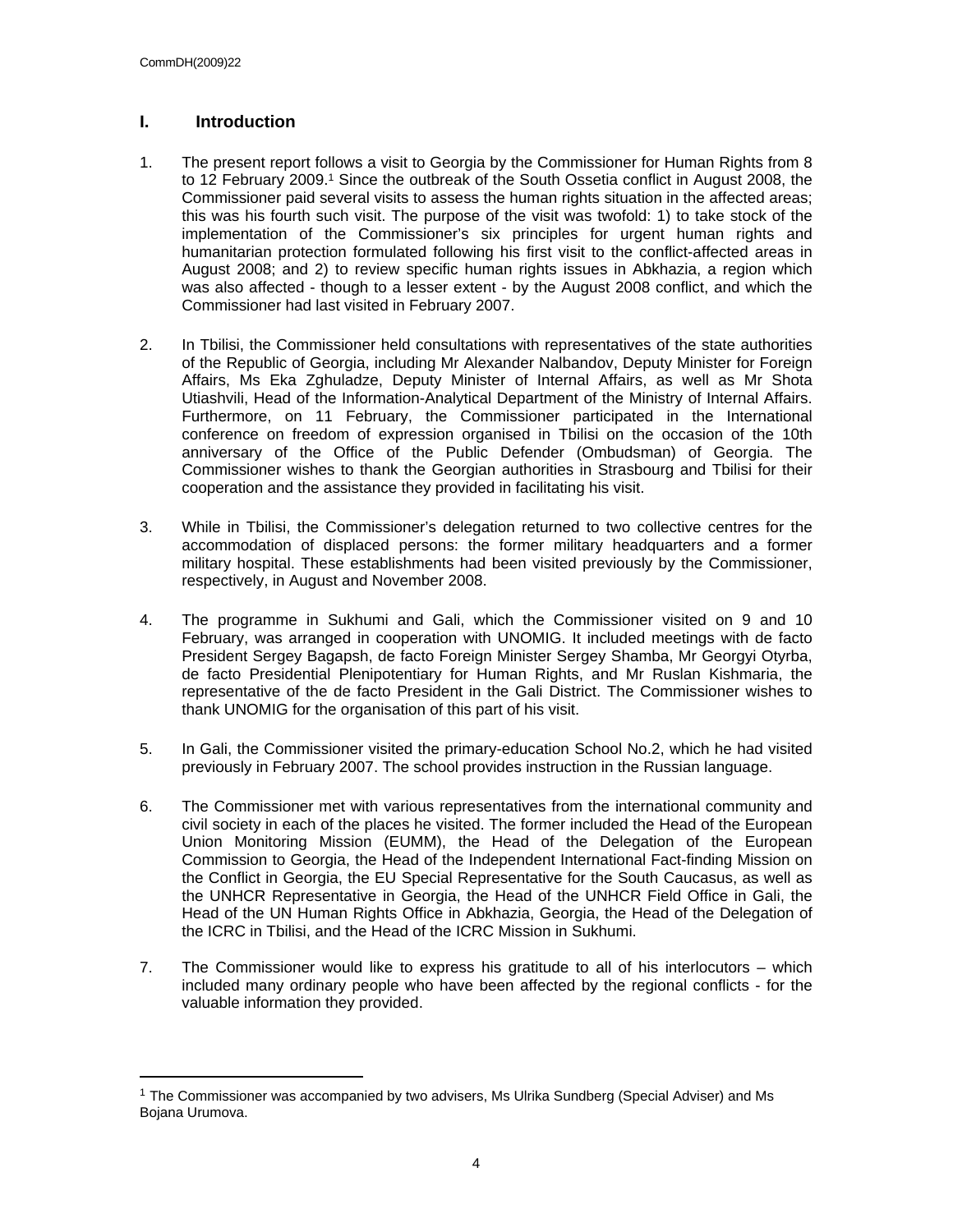8. As during previous visits in the aftermath of the August 2008 conflict, the Commissioner made clear that in accordance with his terms of reference he would not pass any political judgment on the situation. His main concern was and remains to ensure that the human rights of the persons affected are taken into account and respected as far and thoroughly as possible.

## **II. Implementation of the Commissioner's six principles for urgent human rights and humanitarian protection following the August 2008 conflict**

## *2.1 Right to return*

- 9. Following his visit to the region in August 2008, the Commissioner highlighted the alarming situation of the displacement of large numbers of people from their homes. According to the information available, a total number of approximately 138,000 people were displaced in Georgia. Up to 37,000 persons fled to the southern region of the Russian Federation (North Ossetia-Alanya).
- 10. Since the end of the active hostilities, many people displaced in Georgia over 100,000 out of the estimated 138,000 initially displaced - have been able to return to their homes. However, according to recent estimates from the Georgian Government and UNHCR, over 30,000 persons still remain displaced. Around 18,000 individuals have been offered durable housing solutions by the Georgian Government and almost 4,000 opted for financial compensation. Approximately 12,500 still reside in collective centres or temporary private accommodation. As for the people who fled to the Russian Federation, most of them have returned to South Ossetia, except for some 1,200 who have chosen to remain in the Russian Federation.
- 11. It is certainly positive that most of the people displaced during the August 2008 conflict from their homes in the areas adjacent to the administrative boundary line with South Ossetia (some 95%) have been able to return, and that most of those who fled to the Russian Federation have been able to return to South Ossetia. However, it is deeply regrettable that most ethnic Georgians who have fled South Ossetia have not been in a position to return.
- 12. During his visit to Tskhinvali in November 2008, the Commissioner emphasised the principle of the right to return during his discussions with de facto President Eduard Kokoity. At that time, the position stated by the de facto authorities was that they were  $$ in principle - committed to the right of return for everyone. However, the exercise of this right would not be automatic; ethnic Georgians who wished to return to their villages north of Tskhinvali would have their cases examined individually to verify that they have not participated in the hostilities, and returnees would be obliged to acquire South Ossetian passports. The Commissioner expressed his concern with that position in his previous report. More recently, Mr Kokoity has indicated that returns of Georgians to South Ossetia would be guided by international principles and dependent upon three conditions: security, voluntary return, and a guarantee of adequate living conditions.
- 13. The Commissioner has repeatedly emphasised that displaced persons have a right to return to their homes, regardless of their ethnicity or nationality. Full respect for the right of return is a sine qua non for finding a lasting solution to this conflict. From his very first visit to the affected areas in August 2008, the Commissioner has advocated the importance of the principles of safe, voluntary, and dignified return, as well as ensuring adequate living conditions for returnees, which in many cases will entail rebuilding destroyed houses and villages. In this respect, the Commissioner emphasises the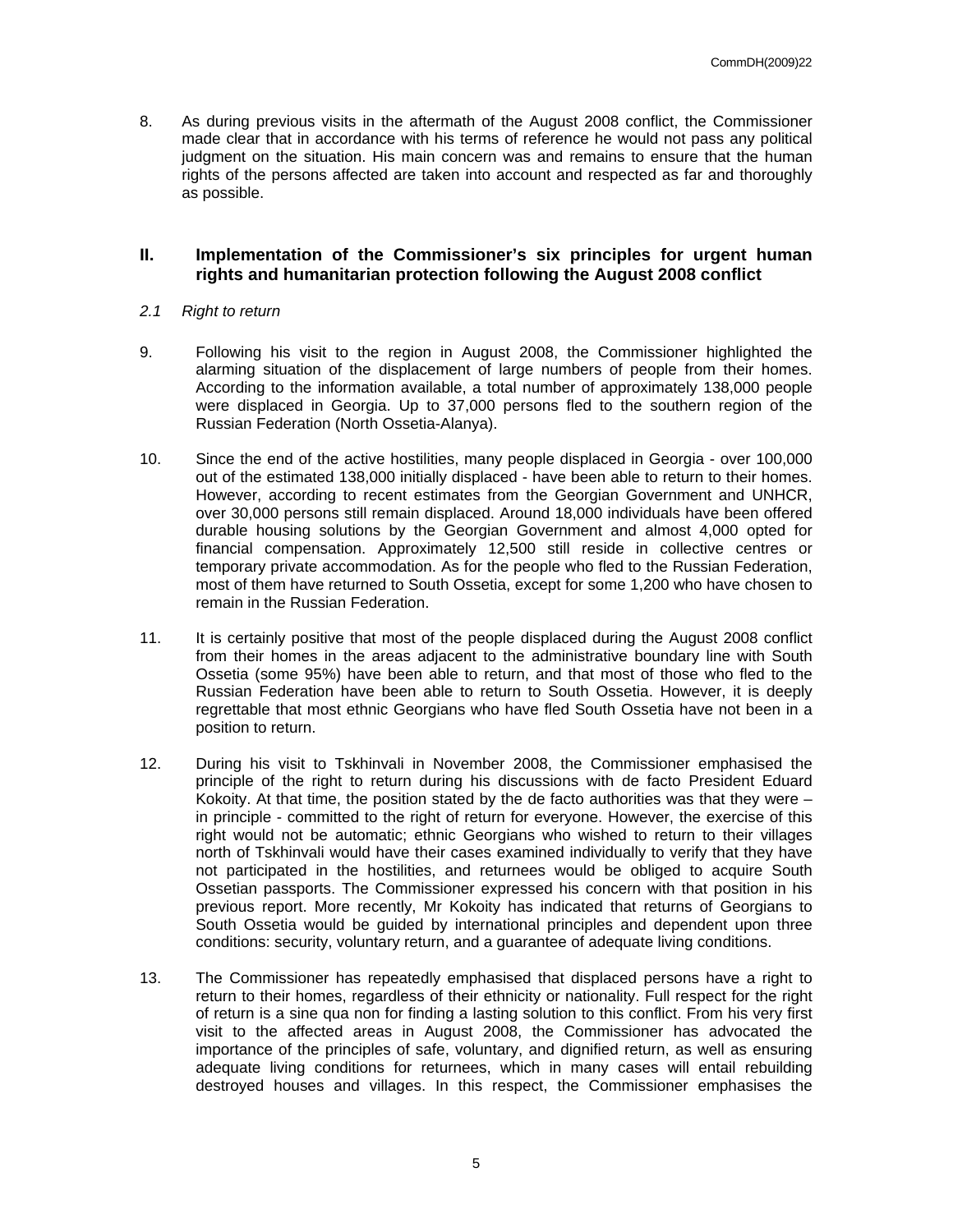responsibility of all the relevant actors to ensure the implementation of those principles in practice.

- 14. International and non-governmental organisations have reported that the situation in the Akhalgori area is not yet conducive to return. The Commissioner emphasises that freedom of movement for residents of Akhalgori should be maintained and access to basic services should be ensured.
- 15. According to an NGO report<sup>2</sup> which appeared in February 2009, displaced persons from Knolevi - a village in the immediate vicinity of the administrative border – have alleged that they had been pressured or effectively compelled to leave their temporary collective accommodation in Rustavi (near Tbilisi) and return to Knolevi in October and November 2008 against their will and despite their concerns about the security situation.
- 16. Though the Commissioner has not been able to establish whether the above information is accurate, he wishes to emphasise that the choice of the individual displaced persons has to be respected, in accordance with the 1998 United Nations Guiding Principles on Internal Displacement. The options must be made clear to the individual: voluntary, safe and dignified return; voluntary resettlement in another part of the country; or local integration. Displaced persons should not be coerced, either directly or indirectly, to return to their former homes; on the contrary, they have the right to be protected against forcible return to or resettlement in any place where their life, safety, liberty and/or health may be at risk. The right to return is an individual one, and it is up to the person concerned to elect whether to exercise it or not. The Commissioner calls upon the responsible authorities to ensure that the foregoing principles are respected without exception.
- *2.2 Rights of displaced persons to care and support*
- 17. The process of granting IDP status to the people displaced from the August 2008 conflict started in early May 2009. This question is important as it relates directly to their entitlements and benefits, protection and socio-economic support.
- 18. The Commissioner has previously welcomed the efforts by the Georgian Government, with the support provided by the international community, to meet the housing needs of those displaced persons who had little or no prospect of immediate return. By his latest visit in February 2009, some 4,000 housing units had been constructed in various localities, including the vicinity of Tbilisi, Mtskheta and Gori, and of the 18,000 persons who had been offered resettlement, some 14,000 had accepted and moved into the houses concerned. In addition, some 1,500 apartments and/or houses had been repaired.
- 19. According to a report by a non-governmental organisation<sup>3</sup> based on interviews with residents, conditions in the new settlements varied significantly and in some cases could be regarded as acceptable only if the persons do not have to stay for prolonged periods. A number of different challenges remained unresolved, in terms of the infrastructure, food provision, access to medical services, and prospects for the resettled persons' future livelihood. Dampness/drainage problems, the absence of waste disposal and washing/showering facilities were cited as being among the most serious deficiencies in some of the newly-built settlements. The Commissioner recognises that the difficulties

<sup>2</sup> The report of the Tbilisi-based Human Rights Centre, a non-governmental organisation, is entitled *Human Rights in the Conflict Zone: Six months on from the August War*.

<sup>3</sup> *Ibid.*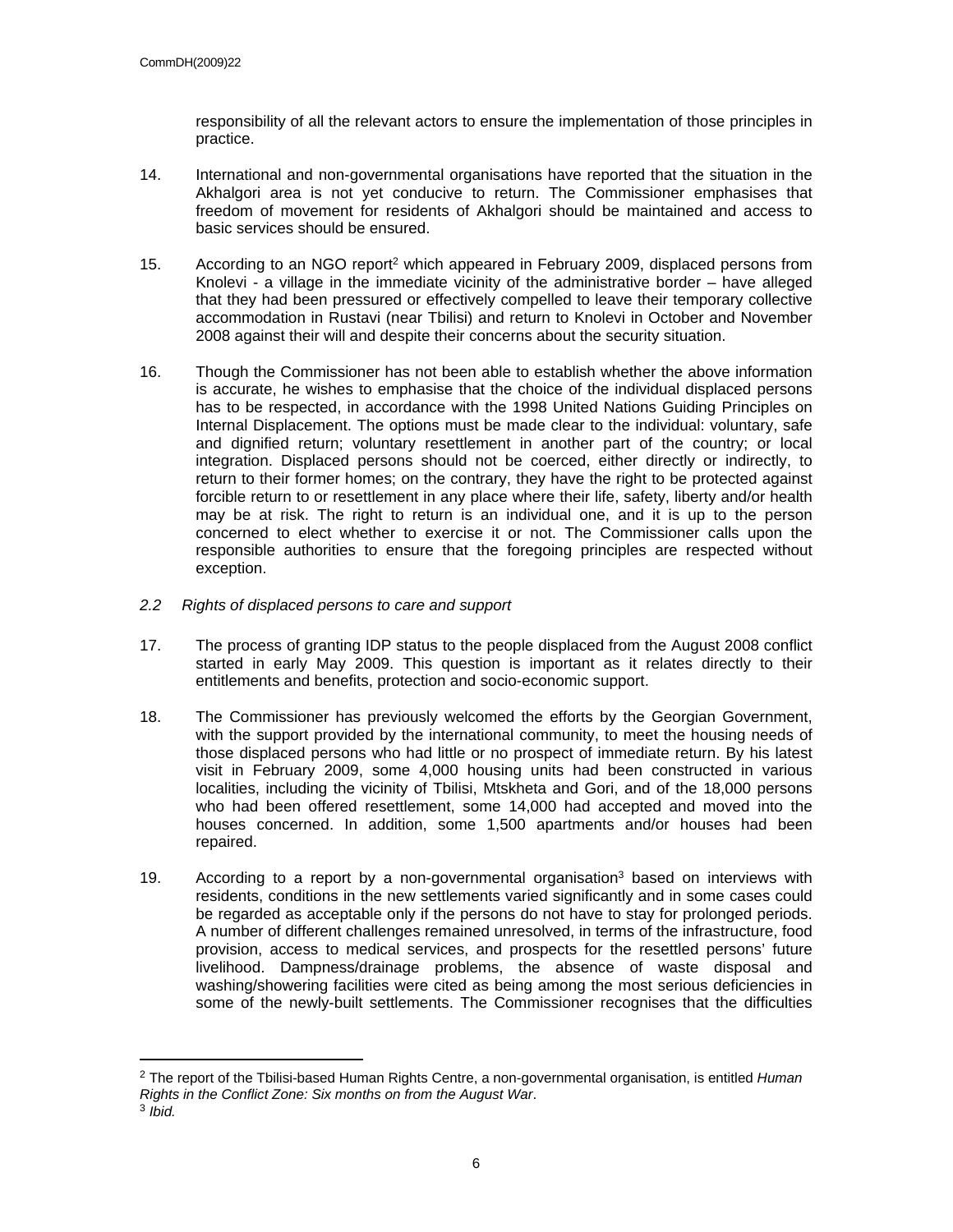with the infrastructure undoubtedly relate - at least in part - to the fact that the new houses had been constructed in record time in view of the forthcoming winter season.

- 20. The Anti-Crisis Council of the Parliament has been raising some of the problems related to the infrastructure of the new settlements with the Minister of Refugees and Accommodation, who has indicated that the Ministry is working to rectify the shortcomings identified. More recently, it has been brought to the Commissioner's attention that newer houses of a better construction standard are being built with international support.
- 21. As during the Commissioner's November 2008 visit, a number of complaints were conveyed that displaced persons did not have sufficient information about the organisation of resettlement and other matters directly affecting their lives, and that there had been a lack of consultation with displaced persons in the planning of resettlement solutions and income-generating possibilities. Therefore, the Commissioner is obliged to reiterate his previous recommendation that both displaced persons and returnees should be consulted when devising temporary and longer term solutions for them. Such persons should be informed as regards their entitlements, benefits and choices. The Commissioner strongly supports the opinion of the Representative of the UN Secretary General on the human rights of internally displaced persons, Mr Walter Kälin, that it is of prime importance to ensure that displaced persons are fully informed and consulted about developments which affect their future. To quote Mr Kälin, "[s]uch consultation would not only ensure the effective use of government resources, but also give IDPs a sense of ownership and control over their lives. Full and transparent information will be a key component in ensuring the sustainability of resettlement." The Commissioner agrees with this position, and urges the Georgian authorities to apply the above-mentioned principles in practice.
- 22. As already noted, of the estimated 37,000 remaining displaced persons in Georgia, over 12,000 are still in collective centres or temporary private accommodation in Tbilisi and in other parts of the country. The Commissioner and his delegation returned to two collective centres accommodating displaced persons in Tbilisi: the former military headquarters (previously visited in August 2008) and the former military hospital (visited in November 2008). At the time of the February 2009 visit, the approximate occupancy figures in those establishments were respectively 1500 and 800. Whereas it was positive that electricity had been installed in each of the eight storeys of the former military hospital, hardly any change was discernible in the former military headquarters but for the plywood covers used to block the previously-exposed lift (elevator) shafts. The overall conditions in each of those facilities remained substandard, unsanitary, as well as potentially hazardous, especially for children.
- 23. Once again, many of the Commissioner's interlocutors referred to the persons displaced from earlier conflicts in the 1990s, who have yet to be integrated and whose situation remains very difficult. The Georgian authorities have indicated that there remain at least 220,000 "old" IDPs, mostly from Abkhazia.
- 24. Clearly, decisive efforts must continue on the part of the relevant authorities and the international community to improve the very difficult situation of the large numbers of persons who remain displaced following the August 2008 conflict as well as those displaced from earlier conflicts. The efforts must be comprehensive and nondiscriminatory to cover the different groups of displaced persons, but also with due regard to the persons' own views and preferences and with priority given to vulnerable cases.
- 25. In this regard, the Commissioner has noted that the revision of the Georgian Action Plan for Internally Displaced Persons (IDPs), the establishment of which is foreseen under the 2007 State Strategy for IDPs, is about to be finalised with the participation of a Steering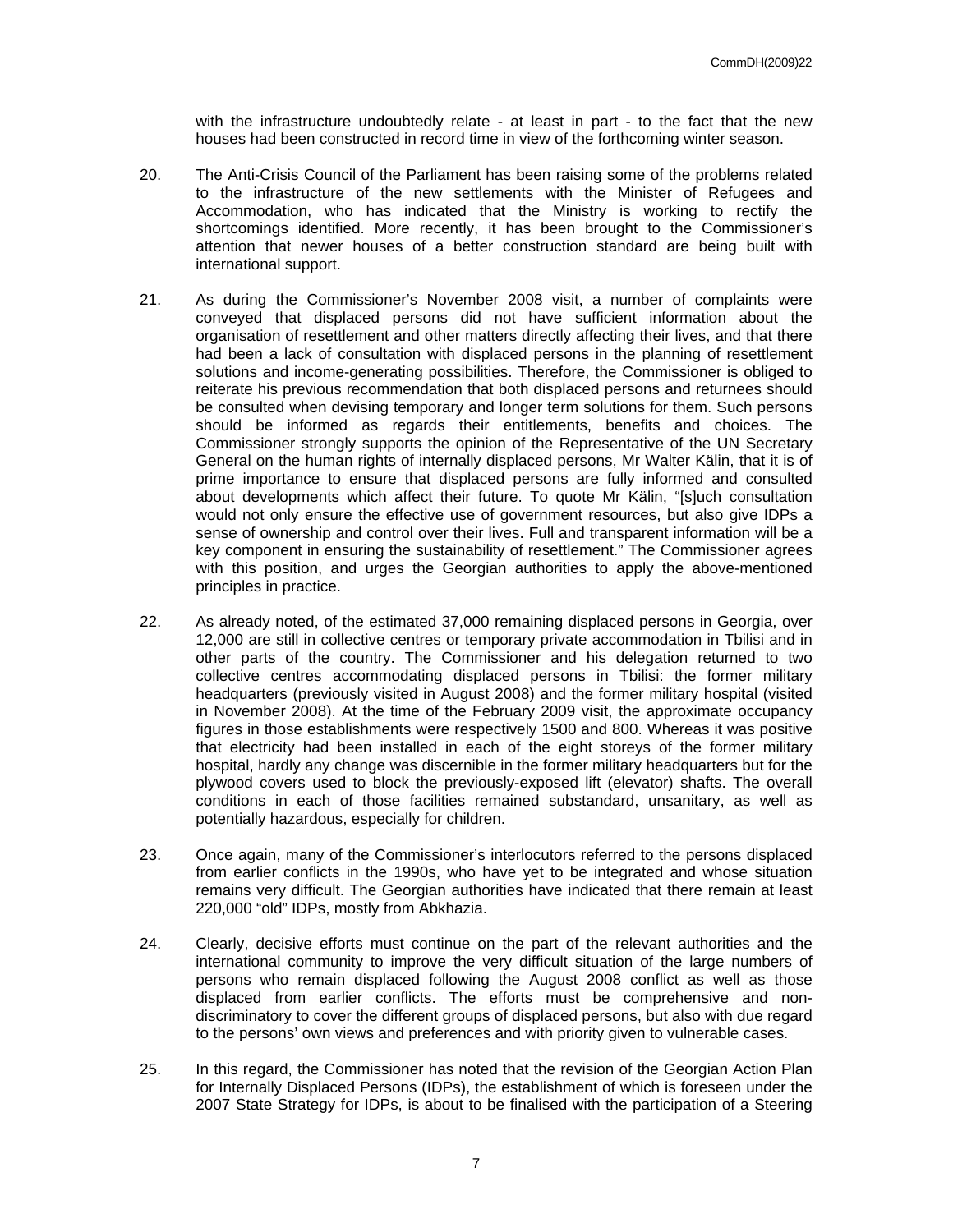Committee under the Prime Minister comprised of representatives of governmental entities, major donors, international NGOs and local IDP NGOs. The Action Plan foresees the provision of durable housing solutions for the persons displaced in the early 1990s, including options such as rehabilitation and privatisation of collective centres, resettlement, or lump-sum financial assistance. The Commissioner trusts that the Action Plan will fully reflect the different dimensions of integration mentioned in the State Strategy and that implementation of the plan will be carried out in a participatory and inclusive manner, with necessary attention given to individual cases with special needs. Finding effective and comprehensive solutions for displaced persons, which will place them in a position to enjoy the full range of their rights and freedoms, must be given the highest priority.

- *2.3 Right to be protected against dangers from remnants of war*
- 26. As the Commissioner has repeatedly stressed, removal of explosives and other remnants of war is a precondition for any effective exercise of the right to return as well as the stabilisation and normalisation process in general. Remnants of war – which pose a risk to returning civilians, peace-keepers, observers or monitors, and humanitarian workers alike – must be removed and destroyed. In the meantime, it is imperative that the affected areas be marked, fenced and monitored to protect the civilian population. Appropriate awareness raising campaigns about the risks are essential to the protection of civilians.
- 27. Much of the explosive remnants of war have been found in a 10 km-wide area along a 20 km corridor between Tskhinvali and Gori, where the August 2008 hostilities took place. A total of 25 villages in that area have been affected by the remnants of war, 16 of which display impacts of cluster bomb strikes, and nine of unexploded ordnance (UXO) contamination. Due to the fertile land in the areas concerned, time-consuming subsurface clearance is needed; it is anticipated that this will be completed by the end of the summer of 2009. As for South Ossetia, the Russian Ministry for Emergency Situations (EMERCOM) has completed basic UXO clearance around Tskhinvali.
- 28. The Commissioner welcomes the efforts including by international organisations, specialised NGOs, the Georgian authorities and EMERCOM - to raise awareness among the local population, including children, of the life-threatening risks of UXOs, and to provide risk education in schools to prevent further injuries and loss of life. These programmes should be ongoing in order to maximise their effectiveness. The Commissioner also noted with interest the inauguration in February 2009 of an Explosive Remnants of War Coordination Centre in Tbilisi as a result of joint efforts by the Georgian Ministry of Defence, the Ministry of Interior and international actors.
- 29. The Commissioner received worrying information that, due to the upcoming cultivation season, people from agrarian areas were trying to work on land which was not yet cleared of hazardous remnants of war, thereby exposing themselves to serious risks. To prevent any casualties, alternative income-generating projects should be available for a period sufficiently long to allow for thorough demining and risk elimination. The converse is also true: there should be ongoing information efforts to provide reliable information to the population about areas which are safe, so that no one is unnecessarily deprived of access to land and livelihood.
- 30. The question of the use of cluster bombs in the August 2008 conflict, including against civilian targets, continues to be the subject of much controversy and mutual accusations. The use of cluster bombs against military targets has been acknowledged by the Georgian authorities, whereas the Russian authorities have stated that they have not used cluster munitions during the hostilities. According to a report on the South Ossetia conflict released in January 2009 by Human Rights Watch, both Georgian and Russian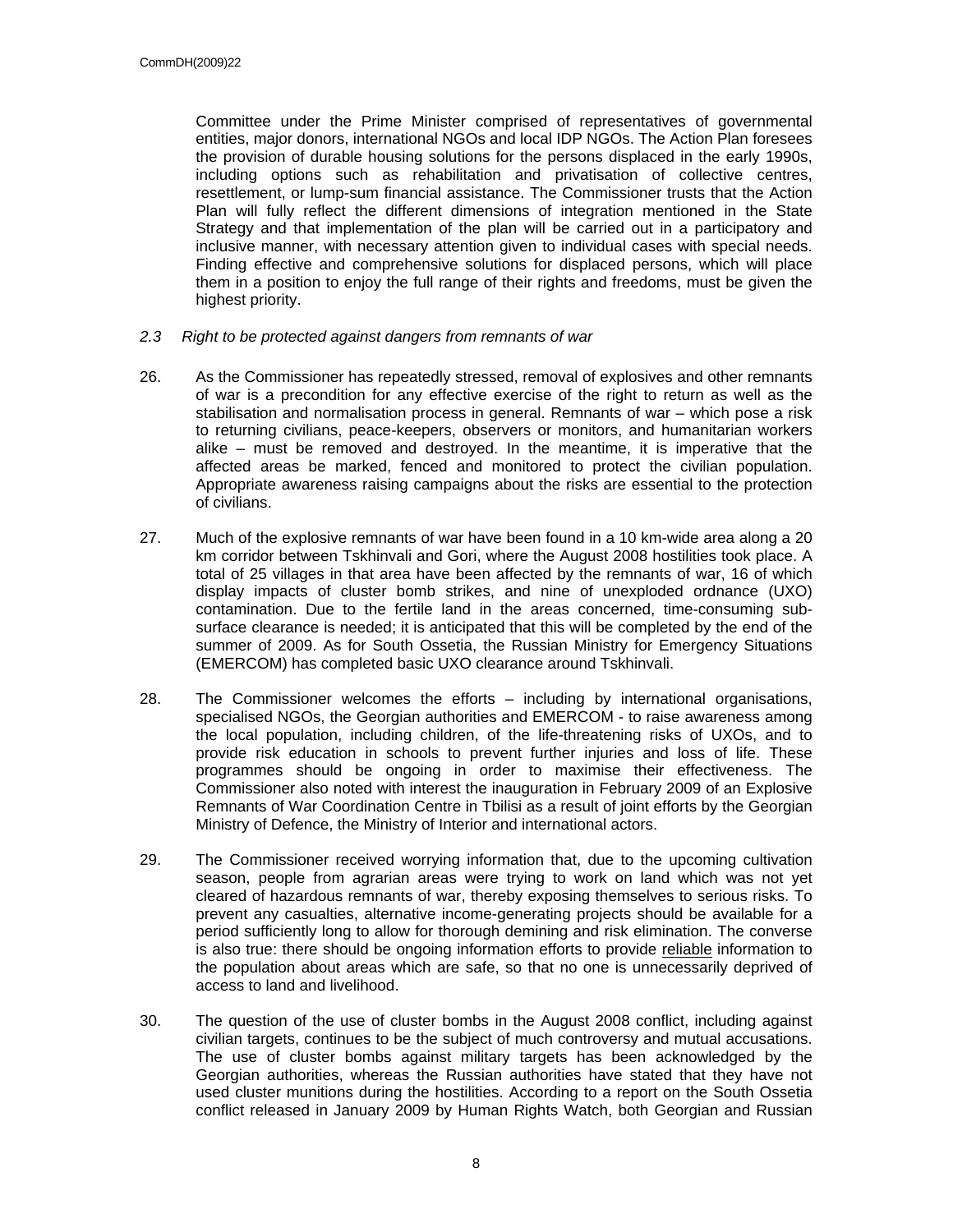forces used cluster munitions during the armed conflict. The report, which was strongly criticised by the Russian Foreign Ministry, $4$  claimed that Russian forces used such munitions in strikes against populated areas in the Gori and Kareli districts south of the administrative border, and could consequently be characterised as indiscriminate. As for the use of cluster munitions by Georgia, Human Rights Watch indicated that while it had no information about the impact of those attacks on civilians in South Ossetia, certain types of cluster munitions (M85) fired by Georgian forces struck nine villages in the Tskhinvali-Gori corridor south of the administrative boundary line.

- 31. Clearly, the issue of the use of cluster munitions during the conflict merits further attention, and should be subjected to an international, independent, and impartial investigation. The use of such munitions against civilian targets is unlawful under humanitarian law because of their broad, long-term and indiscriminate effects. The new Convention on Cluster Munitions, which was opened for signature in December 2008.<sup>5</sup> prohibits all use, stockpiling, production and transfer of cluster munitions, as well as containing provisions on assistance to victims, clearance of contaminated areas, and destruction of stockpiles. To date (13 May 2009), 96 countries - 31 of them Council of Europe member States - have signed the Convention and seven (including three Council of Europe member States) have ratified it; however, Georgia and the Russian Federation are not among the signatories. The Commissioner reiterates his call to both States to join this treaty. In the meantime, he urges the sides to act in accordance with the spirit of this Convention and humanitarian law; all affected areas must be cleared from cluster duds as soon as possible and comprehensive assistance provided to victims.
- *2.4 Right to protection against lawlessness*
- 32. Overall, the security situation in the conflict-affected areas has improved over the last months, according to international observers. However, this is not to say that conditions have stabilised entirely; on the contrary, incidents do continue to be reported, some of them serious, and tensions persist in the areas adjacent to the administrative border. Such incidents and tensions continue to have a negative impact on local residents' sense of security and constitute a significant impediment to returns and reconstruction. The Georgian authorities have indicated that two civilians and 12 policemen were killed in the areas concerned since October 2008.
- 33. All of the Commissioner's interlocutors emphasised the need for viable security arrangements in the relevant areas, as well as confidence building measures between the sides. This is essential to restoring the population's sense of security, both in the areas adjacent to the administrative boundary line and within South Ossetia.
- 34. A memorandum of understanding (MOU), signed between the EUMM and the Georgian Ministry of Defence on 26 January 2009, contains transparency provisions as to the movement and deployment of Georgian troops in the areas adjacent to the administrative border, and provides for a 15-kilometer wide zone which must be kept free of heavy weapons. The EUMM has proposed that these arrangements be reciprocated for the other side of the administrative border;<sup>6</sup> however, this has not been accepted to date. A

<sup>4</sup> On 26 January 2009, the Press and Information Department of the Russian Foreign Ministry stated via its website that the Human Rights Watch Report is "based on a series of threadbare and groundless theses, which are being actively hyped in certain foreign political and media circles, and on the subject of which we have repeatedly given explanations".

<sup>&</sup>lt;sup>5</sup> The Convention is a result of the [Oslo process,](http://www.clusterconvention.org/pages/pages_vi/vib_osloprocess.html) which included States, the [Cluster Munition Coalition](http://www.clusterconvention.org/pages/pages_i/i_cmc_oncm.html), the [International Committee of the Red Cross](http://www.clusterconvention.org/pages/pages_i/i_icrc_oncm.html) and the [United Nations](http://www.clusterconvention.org/pages/pages_i/i_un_oncm.html).

<sup>&</sup>lt;sup>6</sup> In a statement announcing the MOU with the Georgian Ministry of Defence, EUMM Head Ambassador Hansjörg Haber said: "If Russia decides to reciprocate this agreement, I am sure that even more security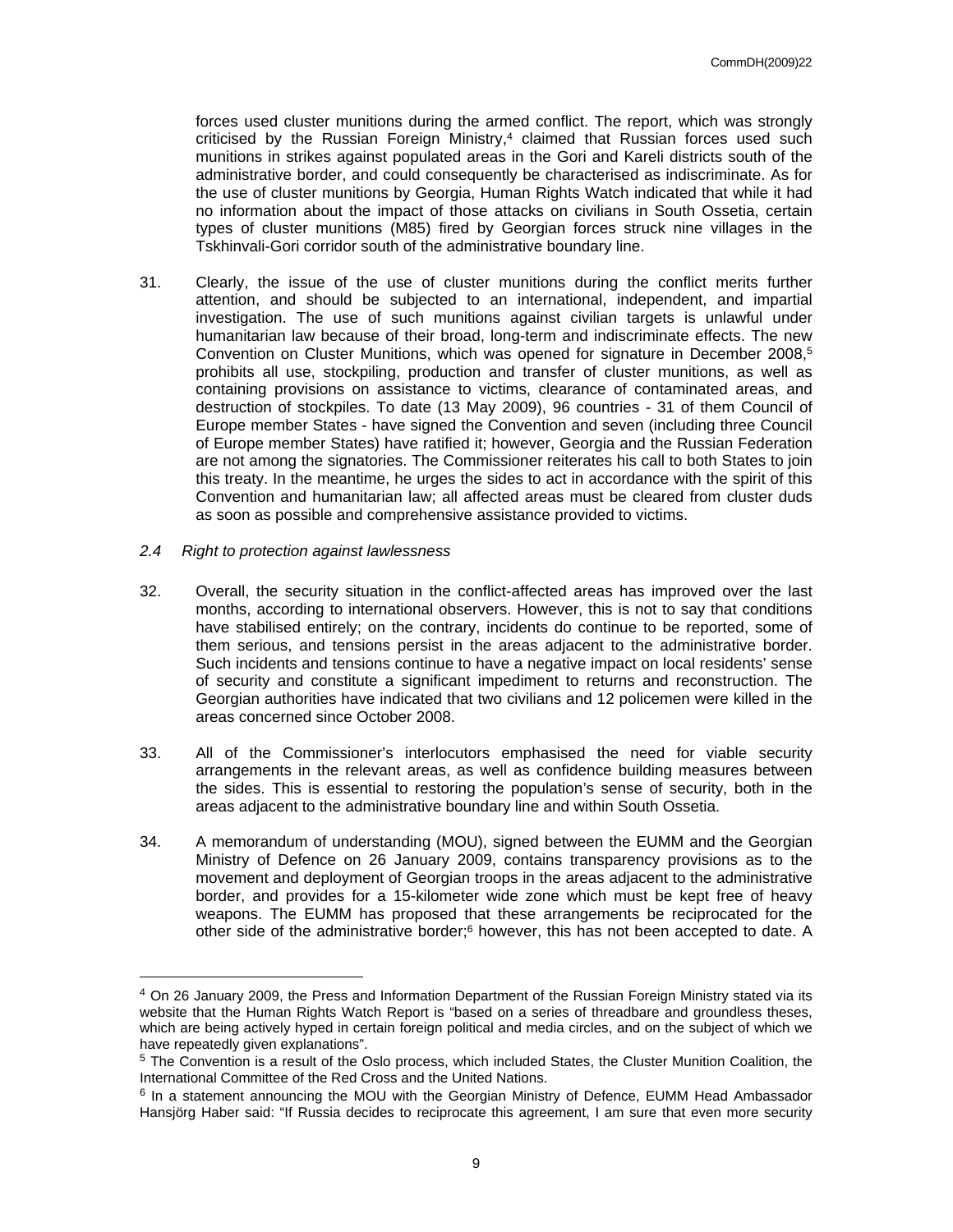further memorandum of understanding was signed between the EUMM and the Georgian Ministry of Internal Affairs, providing for inspections of police stations by the former.

- 35. Despite the encouraging development of the EUMM-Georgia MOUs, it will take sustained efforts to assuage the fears of the population and re-establish confidence between the sides.
- 36. The Commissioner has also taken note of the decision, reached by the parties at the Geneva talks on 17 February 2009, to establish a joint incident prevention mechanism. The aim of the mechanism is to promote stability and security by providing a timely and adequate response to security incidents and/or criminal activities, ensuring the security of vital installations and infrastructure, as well as ensuring the effective delivery of humanitarian aid. Under the agreement, the security forces of all parties to the conflict and international monitors (UN, EU and OSCE) are to meet at least every week, or more often if needed, and may agree to conduct joint visits. The Commissioner considers that this mechanism has the potential to contribute to improving security in the conflictaffected areas, and calls upon all of the actors to implement it in practice and in good faith.
- *2.5 Protection and exchanges of detainees and prevention of hostage-taking*
- 37. There remains a strong need to pursue the dialogue between the sides concerning exchanges of persons detained, and to eliminate the practice of hostage taking, of which the Commissioner received several reports during his February visit and thereafter.
- 38. The sides have requested the Commissioner to continue to contribute to the important process of exchanges. A number of challenges lie ahead, with several cases yet to be resolved and the fate of missing persons clarified. For this process to move forward, the rather tenuous trust between the sides must be restored and strengthened.
- 39. The Commissioner is as committed as ever to ensuring the protection and exchanges of detainees, and strongly appeals to the relevant actors to take decisive steps in this regard, though they may be difficult. An end must be put to the vicious cycle of hostagetaking and the use of human beings as bargaining chips. This is essential to enable confidence-building and family reunification.
- 40. The Commissioner would also like to reiterate that from a human rights standpoint, it is important to ensure that any persons arrested in the former conflict areas are afforded all the necessary safeguards of the European Convention on Human Rights, in particular Articles 5 and 6. Any minors who are arrested should be given special attention to ensure that their physical and mental well-being is adequately protected. At the same time, a firm stance should be taken by all the relevant authorities against kidnapping and hostagetaking. A clear message must be delivered that such acts are serious crimes which will not be tolerated, and that perpetrators will be prosecuted.

## *2.6 International assistance and presence*

41. The August 2008 conflict generated a humanitarian disaster and numerous human rights violations. The magnitude of the crisis required urgent and extensive international assistance to protect the tens of thousands of people who had been rendered extremely vulnerable.

and stability is possible along the administrative boundary lines. […] There can be real stability if both sides contribute to it."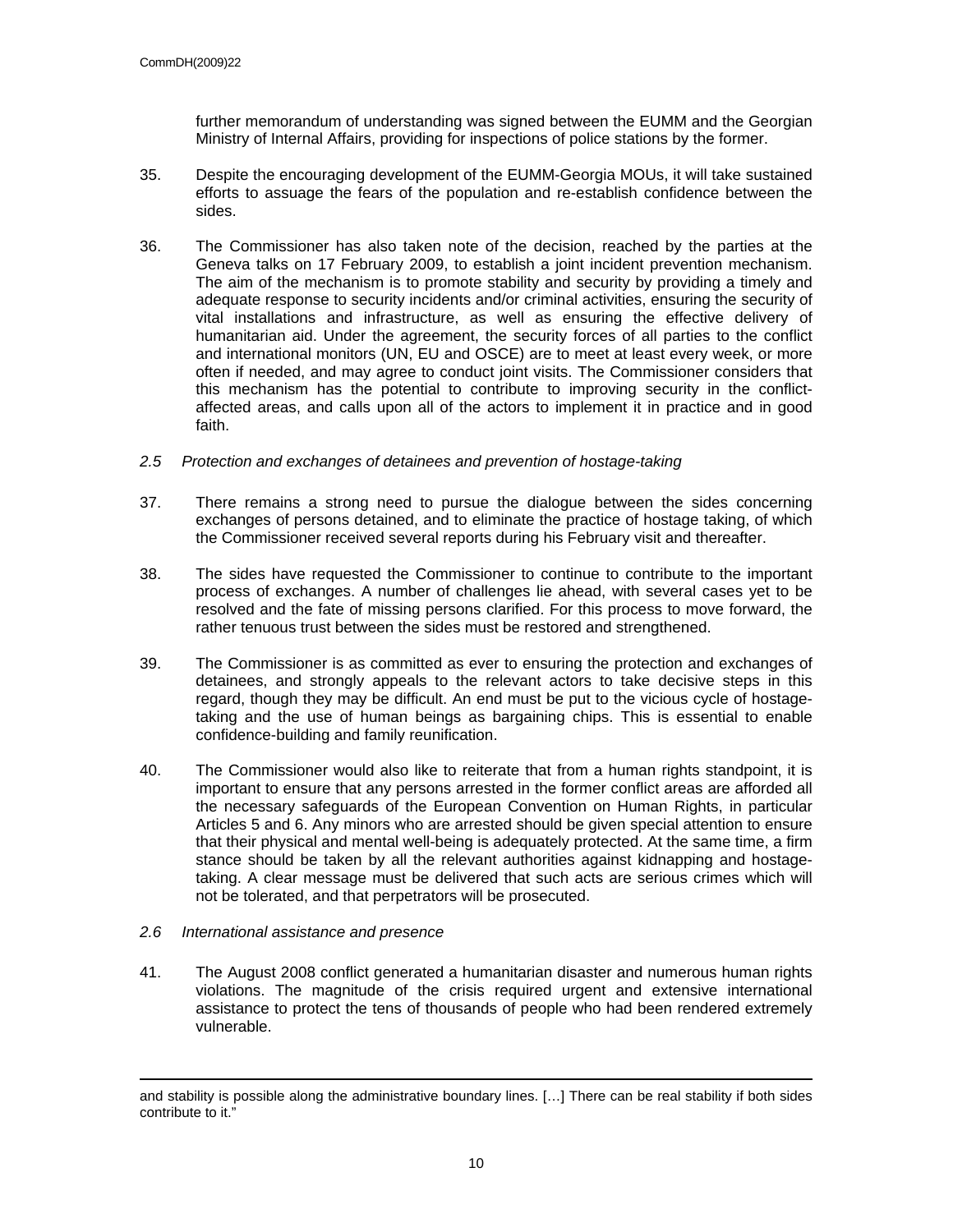- 42. The Commissioner welcomes the generous response of the international community following the August 2008 conflict. He notes that the European Commission has already paid out some 60 million Euros for care, winterisation and durable housing for displaced persons within Georgia. Urgent humanitarian assistance to people in South Ossetia in the aftermath of the hostilities was provided by the Russian Ministry for Emergency Situations (EMERCOM) and ICRC.
- 43. Unfortunately, international humanitarian actors continue to face major obstacles in terms of access to the affected areas and the very people who are in need of assistance. The situation effectively amounts to an impasse, with the positions of the sides being even more entrenched than previously.
- 44. The Law on Occupied Territories of Georgia, which was adopted on 23 October 2008 and is currently in force, has raised concerns within the international community with regard to humanitarian access to the conflict-affected areas. This law restricts access to Abkhazia and South Ossetia for foreigners and Stateless persons, who may enter those territories only from the Georgian side. The European Commission for Democracy Through Law (the Venice Commission) reviewed the law, and found inter alia that "the criminalisation of irregular entry into the occupied territories with no exclusion of humanitarian aid and no exception for emergency situations, the restriction and criminalisation of economic activities necessary for the survival of the population […] as well as a (potential) restriction and criminalisation of humanitarian aid is contrary to the rule of customary international law."
- 45. The position of the de facto authorities of South Ossetia has not changed on the question of access for international assistance. All such assistance can only enter the region through the Russian Federation.
- 46. The obstacles being placed by the sides on humanitarian access are deeply regrettable. Political concerns relating to the status of the regions must not be used as a justification to deny or greatly hamper assistance to those who are in need; such people must not be made hostages to political processes or stalemates. In this regard, the Commissioner would like to recall that UN Security Council Resolution 1866(2009), adopted on 13 February 2009, calls for facilitating, and refraining from placing and impediment to, humanitarian access. He appeals to the respective sides to respect this provision in practice, with full regard to the pressing needs of the people affected.
- 47. Apart from the provision of humanitarian assistance, international organisations have an important role to play in the stabilisation and normalisation process as well as human rights monitoring. The Council of Europe has provided training in the European Convention on Human Rights to EUMM observers at the end of 2008 (November and December); there may be a need to envisage further training sessions to ensure that newly arrived monitors are equipped to address human rights challenges. However, the Commissioner has already noted in his previous report (November 2008 visit) that while the EUMM and the OSCE military monitors have been patrolling the areas adjacent to the administrative border, neither of them has access to South Ossetia; this was still the case in May 2009.
- 48. The Commissioner welcomes the decision by the European Union to set up an international investigation to look into the August 2008 conflict, including its origins and its course, with a sufficiently broad scope (geographical and time-span) to determine all possible causes of the conflict. The fact-finding commission, which is composed of lawyers, historians, military staff, and human rights experts, is expected to present its report by 31 July 2009. The Commissioner has had two meetings with the Head of the Commission, Ambassador Heidi Tagliavini.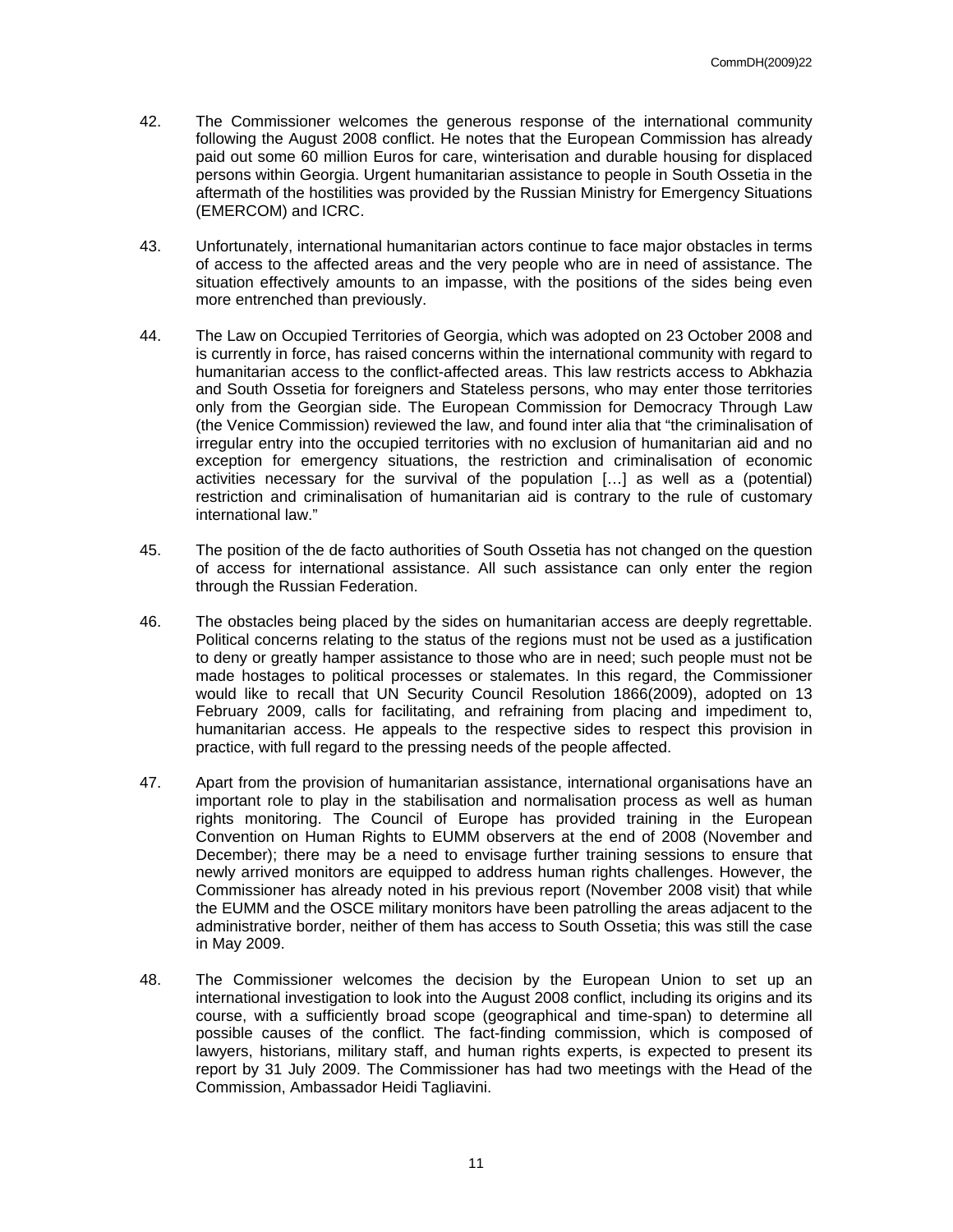49. The Commissioner is also pleased to note that the next session of the Geneva talks, planned for May 2009, will be dedicated to the situation of the refugees and the internally displaced, humanitarian access and provision of aid. Once again, it is important to highlight that for the negotiations to be successful there is a need to delink the political discussions on status from efforts to address the very considerable and urgent humanitarian problems.

## **III. Specific human rights issues in Abkhazia**

## *3.1 General remarks*

- 50. The August 2008 armed conflict also affected directly the Kodori valley in Abkhazia. Following a military operation by Abkhaz forces up to 2,000 people fled or were evacuated from the area. Moreover, the crisis has undoubtedly had adverse repercussions in a broader sense, and has rendered already vulnerable groups of people even more so.
- 51. During the Commissioner's previous visit to this region in February 2007, he examined a number of questions resulting from the earlier conflict in the 1990s; these are still relevant today. The main issues include further returns and security of returnees, freedom of movement, issues related to passports and identity documents, and education in the Georgian language in the Gali district. In addition, the need for a continued international presence was underlined by all of the Commissioner's interlocutors. The Commissioner's observations on those issues are set out in the following sections.
- *3.2 Freedom of movement and the right to return*
- 52. While any general solution of the return of the large numbers of persons (over 200,000) displaced between 1989 and 1994 depends on a global settlement of the conflict concerned, a limited return to Abkhazia has been allowed. This only applies to Gali, a town and surrounding district facing the Georgian-controlled town of Zugdidi across the Inguri river that constitutes the cease-fire line (and administrative boundary), and exclusively benefits the people who originally lived in Gali. The leadership in Sukhumi has cited overarching peace and security concerns as a justification for not allowing returns outside the Gali district, and has stressed in particular that more extensive returns would trigger further internecine violence and disrupt the demographic balance. One of the considerations which has been set forth is that returnees must be accepted by the local community into which they are returning, in order to make the return fully "voluntary".
- 53. The people who departed from Kodori in August 2008 sought refuge in other parts of Georgia, including Tbilisi, Zugdidi and Kutaisi, where some of them were staying with relatives and many others were being accommodated in collective centres. In December 2008 ICRC distributed food to the 162 persons who remained in Kodori.
- 54. Once again, the Commissioner wishes to emphasise the principle of safe, voluntary and dignified return. After sixteen years of displacement caused by the earlier conflict, a thorough verification procedure in the form of a survey conducted by a respected international body is necessary to ascertain whether the persons concerned wish to return, resettle or integrate locally. Once accurate and up-to-date information is obtained as to the number of people wishing to return, both the Georgian government and the de facto authorities of Abkhazia should be encouraged to devise support plans to facilitate such returns, with the support of international actors.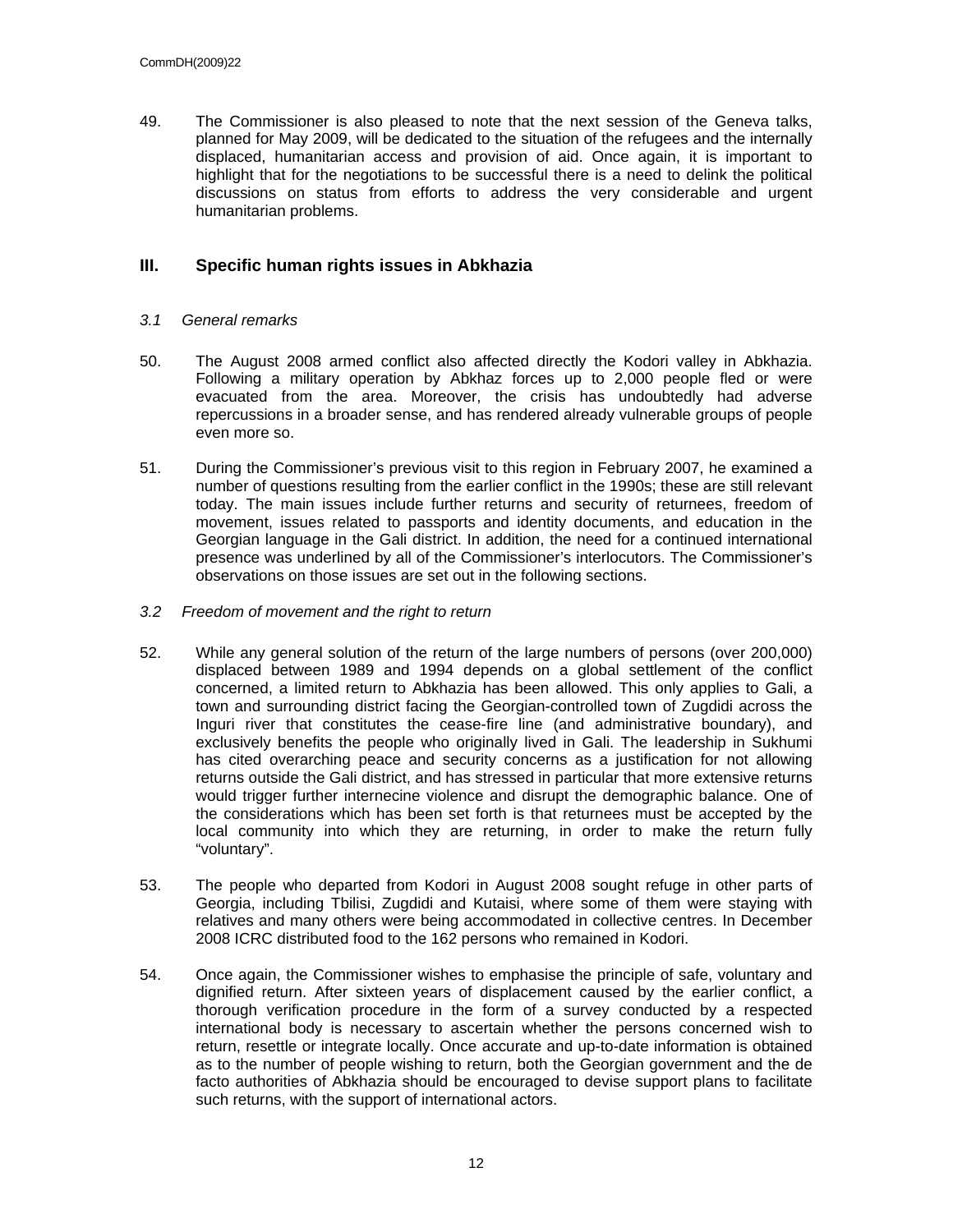- 55. The population in Gali comprises some 50,000 inhabitants, most of whom are said to be returnees. Certain of the returnees have been residing in the Gali district on a temporary or part time basis. The people living in that district have been relying – for various reasons, including commercial purposes, commuting for employment, family ties, medical care or social needs, education, security concerns, etc. - on freedom of movement across the Inguri river to the Zugdidi area. Prior to the summer of 2008, such movement was essentially unrestricted.
- 56. Since the summer of 2008, new restrictions have been imposed on movement across the administrative border, which has rendered the population in Gali more isolated than before. The restrictions on movement have reportedly led to cases of bribery at crossing points. Crossing the administrative border is apparently allowed for medical emergencies or for those who work at the Inguri hydroelectric station, and special passes or permits could be obtained from the (de facto) police in the Gali district upon a written request indicating the purpose of the trip into Georgian-controlled territory. It is envisaged that there would be certain "official border crossing points", in addition to the main bridge over the Inguri river.
- 57. According to international observers, the situation in the Gali district has been tense, due in part to an increase in criminal activities and cross-ceasefire line incidents. The Abkhaz side has underlined that the closing of the administrative border is a temporary measure which is necessary for security reasons and in order to thwart criminality.
- 58. Clearly, there is a need to find a solution which will reconcile appropriate security measures with the legitimate interest of local populations to enjoy free movement across the Inguri river. This is a key factor which militates for the extension of a meaningful and substantive UN presence, which should work together with all the relevant actors and forces with the aim of preventing tensions, resolving incidents and ensuring freedom of movement for the people in the areas concerned.
- *3.3 Passports and identity documents*
- 59. The Commissioner discussed with the Abkhaz leadership and other interlocutors the policy as regards issuance of passports and identity documents to the Georgian minority in the Gali district, most of whom hold Georgian passports. The officials concerned have emphatically stated that the process of giving Abkhaz passports to Georgians who reside in Gali is carried out exclusively on a voluntary basis. However, according to Abkhaz law, an Abkhaz citizen is not allowed to concurrently hold Georgian citizenship.<sup>7</sup>
- 60. Apparently, the new Abkhaz passports are one of the main forms of identification within Abkhazia, and are said to be mandatory when filing court claims or collecting pensions. An alternative option for people who do not wish to obtain an Abkhaz passport is to obtain a residence permit; this is the option that most Gali residents have taken. However, the information as to the rights and entitlements applying to holders of residence permits is somewhat unclear. According to the representative of the de facto President in the Gali district, having a passport was a requirement for entering into any transaction involving real property (buying or selling); however, persons without an Abkhaz passport would not be deprived of property they already owned.
- 61. Certain NGOs considered the possibility to have a residence permit was "the worst option" for the people in Gali, as it inherently implied that holders of such permits can only remain on the territory for a limited period of time. Various interlocutors indicated that

<sup>7</sup> The law in question does allow concurrent citizenship with the Russian Federation.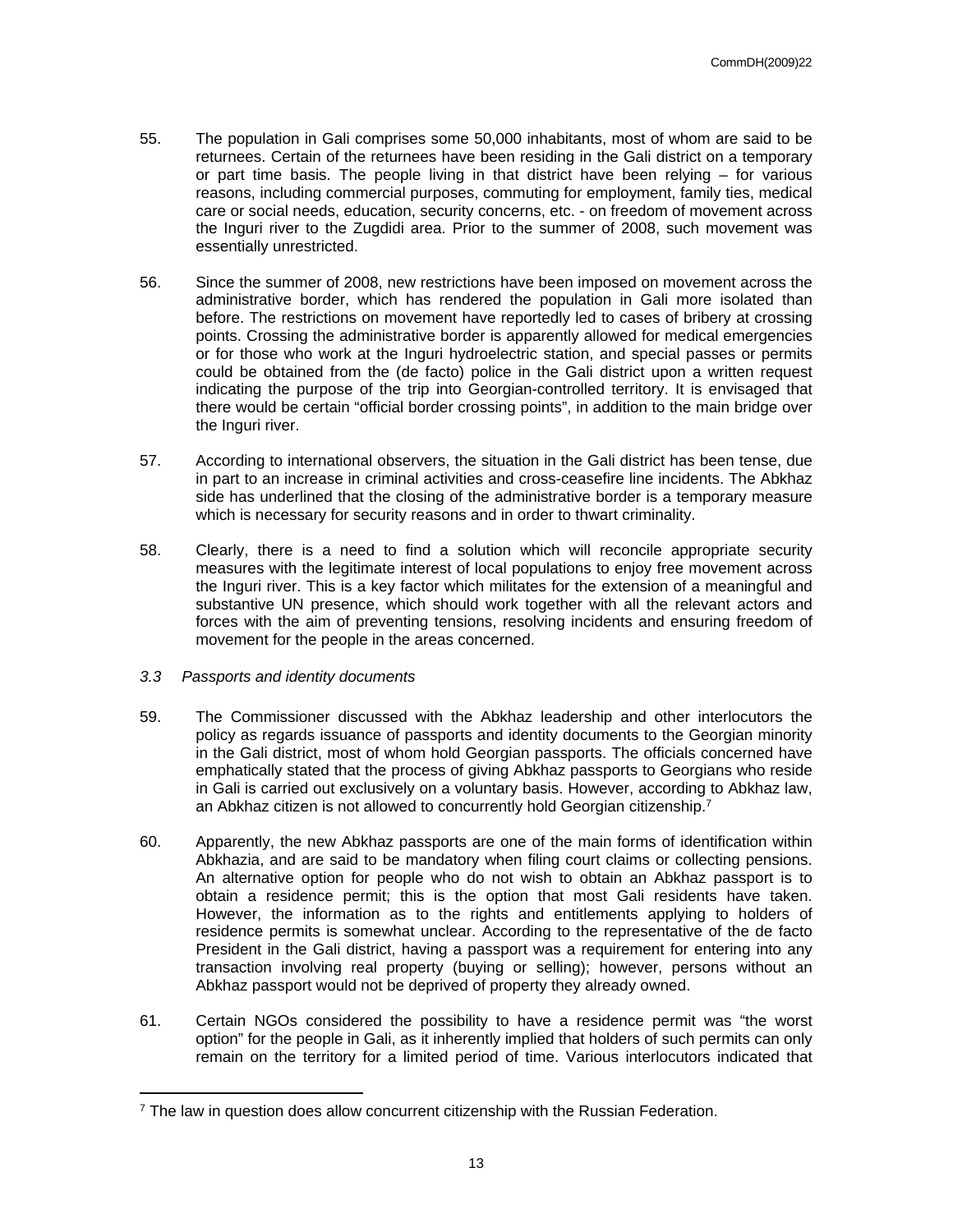apart from being deprived of the possibility to engage in real estate transactions, people with a residence permit but no Abkhaz passport were prevented from any public sector employment (including in the health care and education professions), inheriting property, performing bank operations, establishing an organisation, enrolling in Sukhumi university, obtaining a driver's licence or other business and administrative activities.

- 62. Within the Gali district, up to 10% of the population had applied for Abkhaz passports and nearly 250 had been issued as of February 2009. Most of those persons are apparently employees of the local administration. The reluctance of the large majority of Gali residents to apply for such passports is reportedly due to the requirement that they must renounce their Georgian citizenship (because of the lack of possibility of concurrent Abkhaz and Georgian citizenship under Abkhaz law), which for them would entail a number of disadvantages and difficulties, e.g. loss of social benefits, and which many experience as a distressing prospect directly affecting their sense of identity.
- 63. Obviously, the question of passports and identity documents is the source of much uncertainty and anxiety to the people from the Gali district. This population, which has been the target of suspicions and mistrust coming from both sides of the conflict, must not be kept in a hostage-like situation, where they have to choose between renouncing Georgian citizenship and being placed in a situation where their legal status prevents them from making a living.
- 64. The leadership in Sukhumi has indicated that they are open to different recommendations on the question of identity documents. While the Commissioner would refrain from making any ready prescription for a solution for this highly disputed and sensitive question, he does not exclude that there can be pragmatic ways to address the problem. Clearly, no one should be coerced, either directly or indirectly, to renounce their current citizenship. The main objective should be to ensure that conditions are such that all people in the region - regardless of their ethnic background or citizenship - are in a position to sustain themselves economically, live a normal life, and contribute to the prosperity of their community.
- *3.4 Education in the Georgian language*
- 65. The issue of education in the Georgian language for the population in Gali was already examined briefly by the Commissioner during his previous visit to the region in 2007. During his latest visit, the Commissioner returned to the primary-education School No.2 in the town of Gali and discussed the language issue with representatives of civil society.
- 66. The overall situation in terms of language education appeared to be similar in February 2009 as during the Commissioner's previous visit. However, following the August 2008 conflict there has been a renewed sense of concern among the Georgian population on the issue of language in schools. The de facto authorities indicated that of the 21 schools in the Gali district, eleven (lower Gali district) had Georgian as main the language of instruction, and the remainder taught their courses in Russian. The textbooks used in the Georgian-language schools were the same as those used in the curriculum approved by the Georgian Ministry of Education, except for the contentious subjects of history and geography. Textbooks on those subjects which were approved by the Abkhaz de facto Ministry of Education did not exist in Georgian. In schools where the primary language of instruction was Russian, Georgian was taught as a foreign language three times a week, and there were also courses in the Abkhaz language. There are no higher education institutions in Gali; in Sukhumi University, the language of instruction is Russian.
- 67. School No.2 in Gali town, which the commissioner re-visited, provides instruction in Russian. It was evident that the school was struggling because of meagre resources and teaching materials, dilapidated infrastructure, and low teacher salaries. The Georgian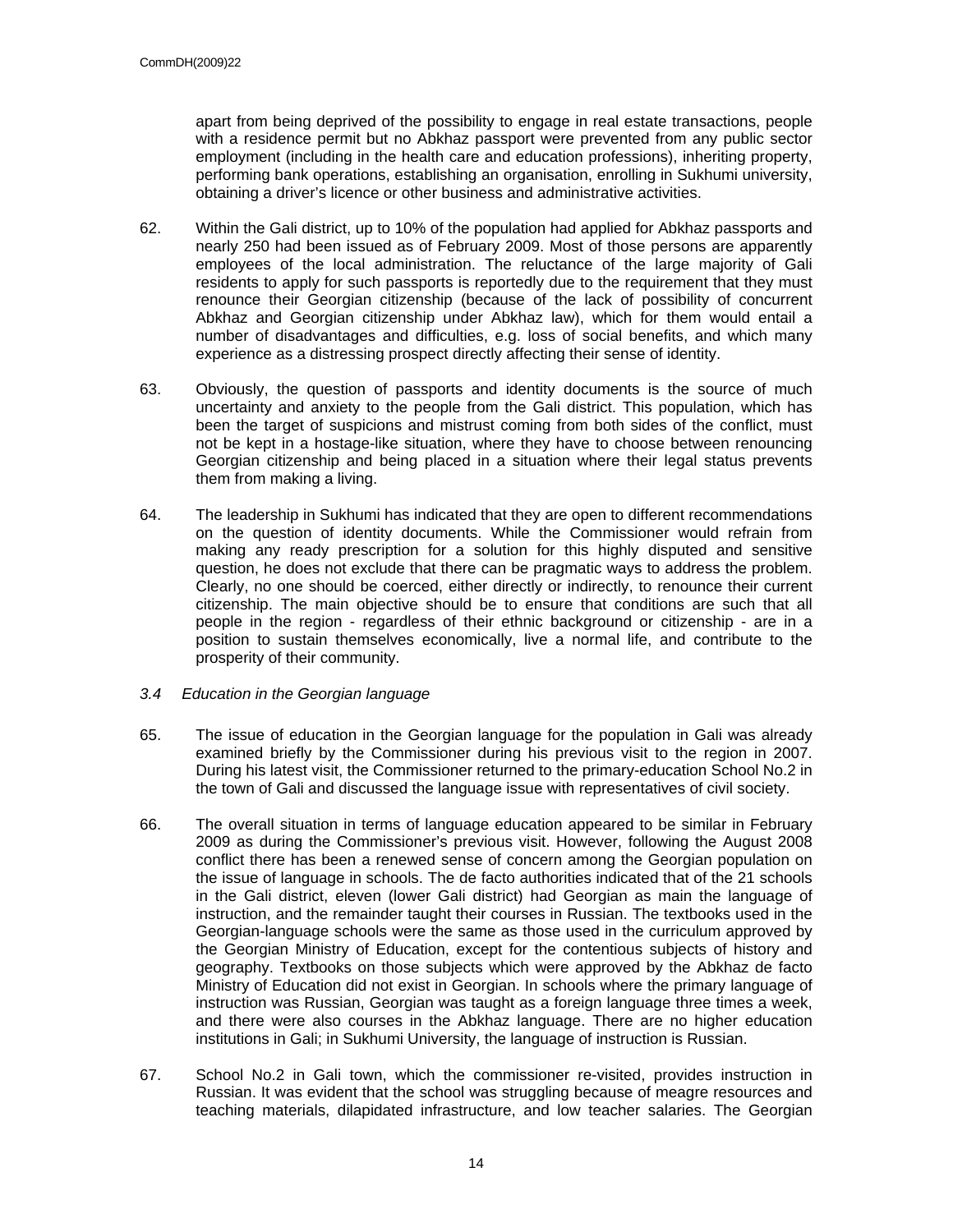government has been supplementing teacher salaries throughout the district; however, this has been disrupted, possibly due to the restrictions on freedom of movement across the administrative boundary (cf. above).

- 68. According to statements and information provided by the Georgian authorities, schoolteachers in the Gali district have been forced to teach their pupils in Russian. This was strongly denied by the Abkhaz leadership. Nevertheless, there have been many assertions about a deterioration of the situation following the August 2008 conflict. Nongovernmental organisations in Gali reported that hours of instruction in Georgian were being reduced and that teachers were teaching in Georgian "at their own risk".
- 69. The Commissioner notes that a good quality education for children should ensure them equality of access and treatment; it should enable them to develop their capabilities and personalities, and to become full members in the societies in which they reside and to live decent lives.<sup>8</sup> In multiethnic societies with minority communities, language education plays a key role. It is one of the ways for parents to pass on their culture to future generations and preserve their identity. At the same time, authorities have a responsibility to ensure that minorities are given the means, through appropriate language education (in the present case, Russian and/or Abkhaz), which enable them to integrate fully in the wider society.
- 70. The aim should be to reconcile the objective of protecting the identity of persons belonging to national minorities with that of making integration possible. The Commissioner recommends that steps be taken to ensure that these precepts are applied in practice. An additional important step towards confidence building would be to develop common textbooks, even on highly disputed and sensitive subjects such as history, so as to eliminate stereotypes and prejudices and foster critical thinking.
- *3.5 International assistance and presence*
- 71. During the Commissioner's visit to the region, discussions were ongoing about the renewal of the mandate of the United Nations Observer Mission in Georgia (UNOMIG), which has been monitoring the situation in Abkhazia and the neighbouring region as stipulated by the Moscow Ceasefire Agreement of 1994.
- 72. The August 2008 conflict dramatically changed the context in which UNOMIG was operating. Georgia withdrew from the Moscow agreement, and the Collective Peacekeeping Forces of the CIS departed; Russian forces remained deployed in the Abkhaz-controlled zone, and there was military build-up on each side of the ceasefire line. Both UNOMIG and the main international human rights institution in Abkhazia, the UN-mandated Human Rights Office in Abkhazia, Georgia (HROAG), continued to function, albeit UNOMIG found itself in something of a legal vacuum.
- 73. All of the Commissioner's interlocutors without exception underlined the need for a continued international presence with a clear, substantive and meaningful mandate, which can provide security and humanitarian and human rights protection to the population. On 13 February 2009, the UN Security Council adopted a decision extending the mandate of the United Nations mission until 15 June 2009, and expressed its intention to outline the elements of a further United Nations mission in the region in the meantime. The UN Secretary General was requested to submit a new report by mid-May 2009, containing information on the situation on the ground as well as recommendations on future activities.

<sup>&</sup>lt;sup>8</sup> Cf. Commentary on Education under the Framework Convention for the Protection of National Minorities, ACFC/25DOC(2006)002.